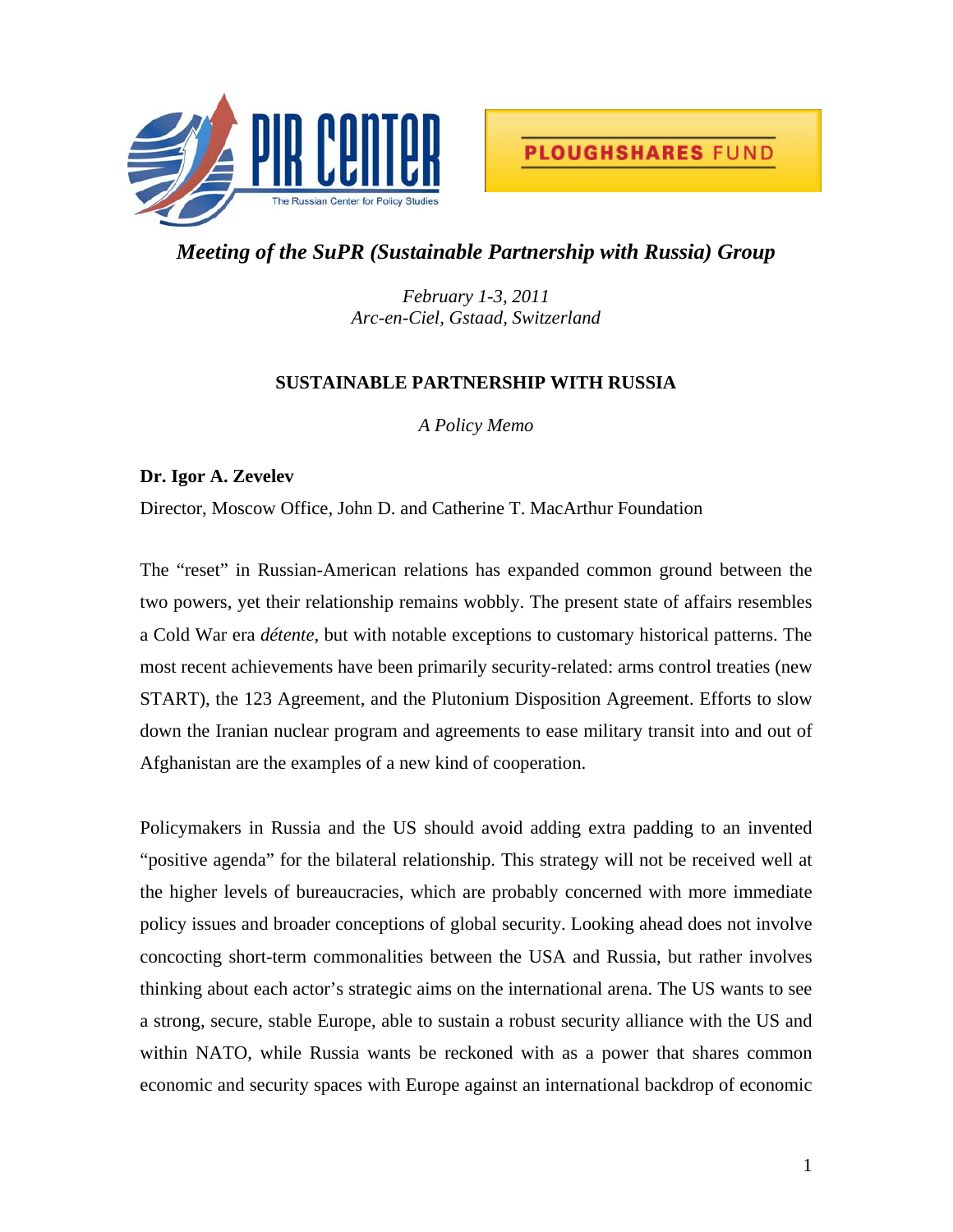interdependence, terrorist threats, and shifting power structures between West and East. Bilateral cooperation in Europe and in Eurasia (in the so-called "post-Soviet space") will help to realize these aims. Without cooperation with Russia, the US cannot expect longterm security, stability or prosperity in this region. Without cooperation with the US, Russia, in turn, will not be able to meet its goals in Europe and Eurasia.

There is a clear asymmetry in Russian and American perceptions and priorities of various issue-areas in Europe and Eurasia. The two sides must recognize this and find a way to work together in those issue-areas where they have mutual interests. For the US, Europe is a major ally, which finds itself in a predominantly "fixed" state of security, yet which is losing economic dynamism and strategic importance in the world. Post-Soviet Eurasian countries are at different stages of economic and political development, sometimes unstable, but with no potential to challenge major American interests, with the partial exception in the area of energy. Today we witness noticeable American disengagement from European and Eurasian issues. For Russia, relations with Europe and Eurasia are much more important because they are intimately linked to existential issues of national identity, developmental models, key economic interests, numerous personal ties, and potential security challenges. Moscow believes that the main irritants in the Russian-American relationship are related to Europe and Eurasia; this includes NATO expansion, missile defense, and engagements in the post-Soviet space, all of which (with the potential exception of the European missile defense) exclude Russia and thus threaten Russia's position as an important participant in a joint security architecture, and member of a common cultural and identity space in a greater Europe.

The following steps may reduce current and latent tensions between Russia and the United States, and ultimately serve the powers' long-term strategic goals:

1) Opening a space for dialogue on Euro-Atlantic security issues that may eventually lead to a pan-European pact. President Medvedev's European Security Treaty initiative may be viewed as an invitation for an open-ended debate. Russian dissatisfaction with the post-Cold War security architecture must be at least